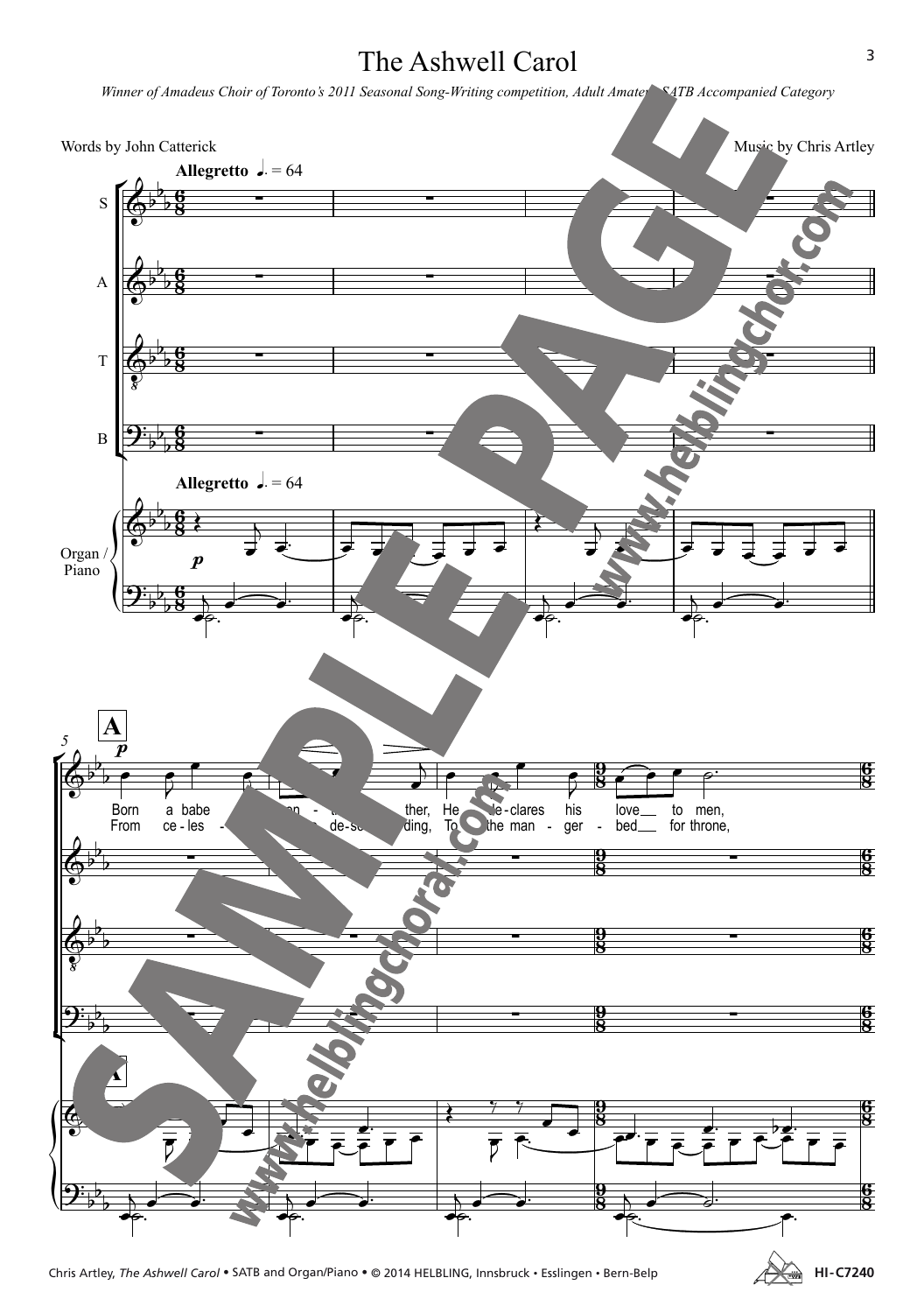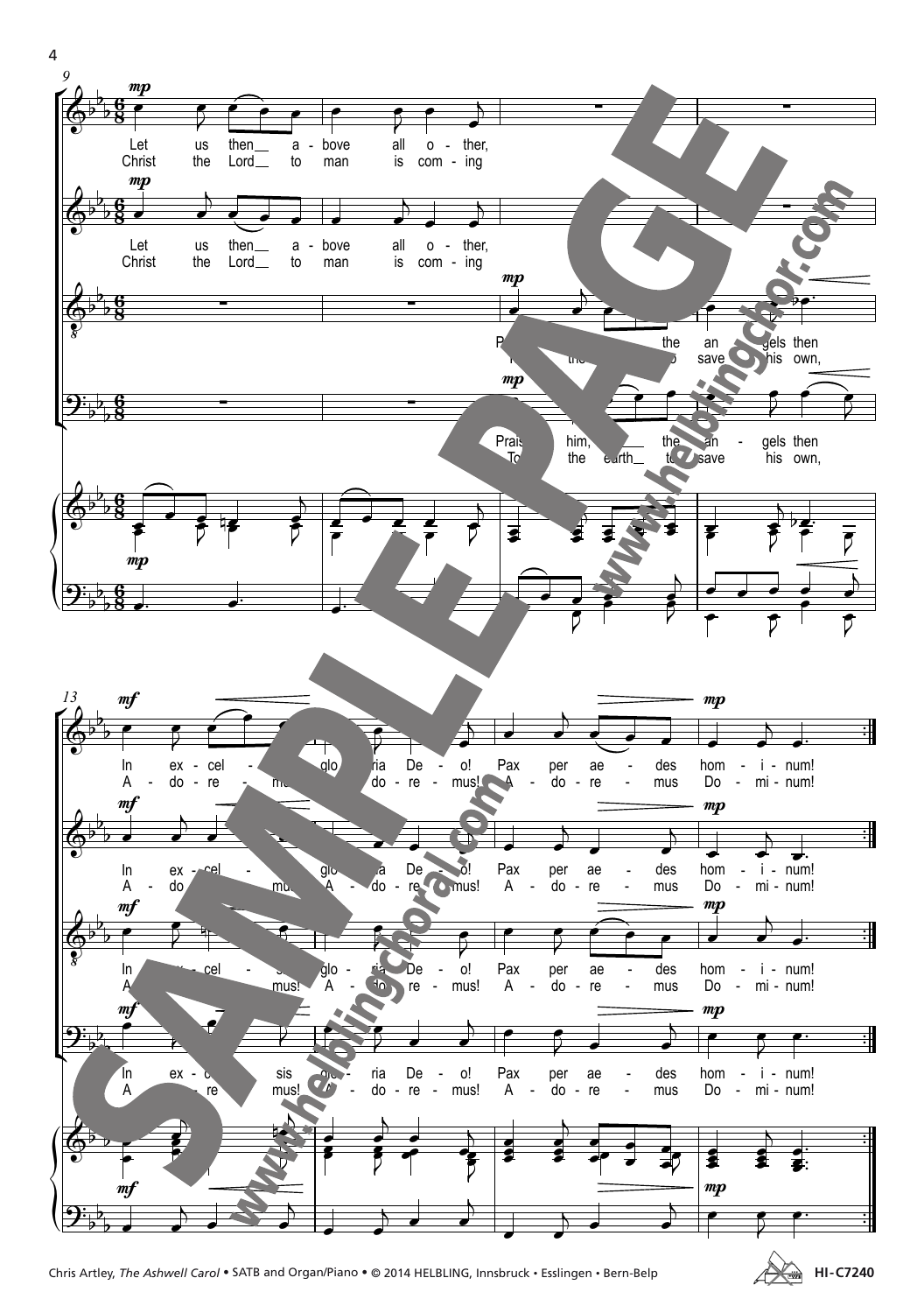

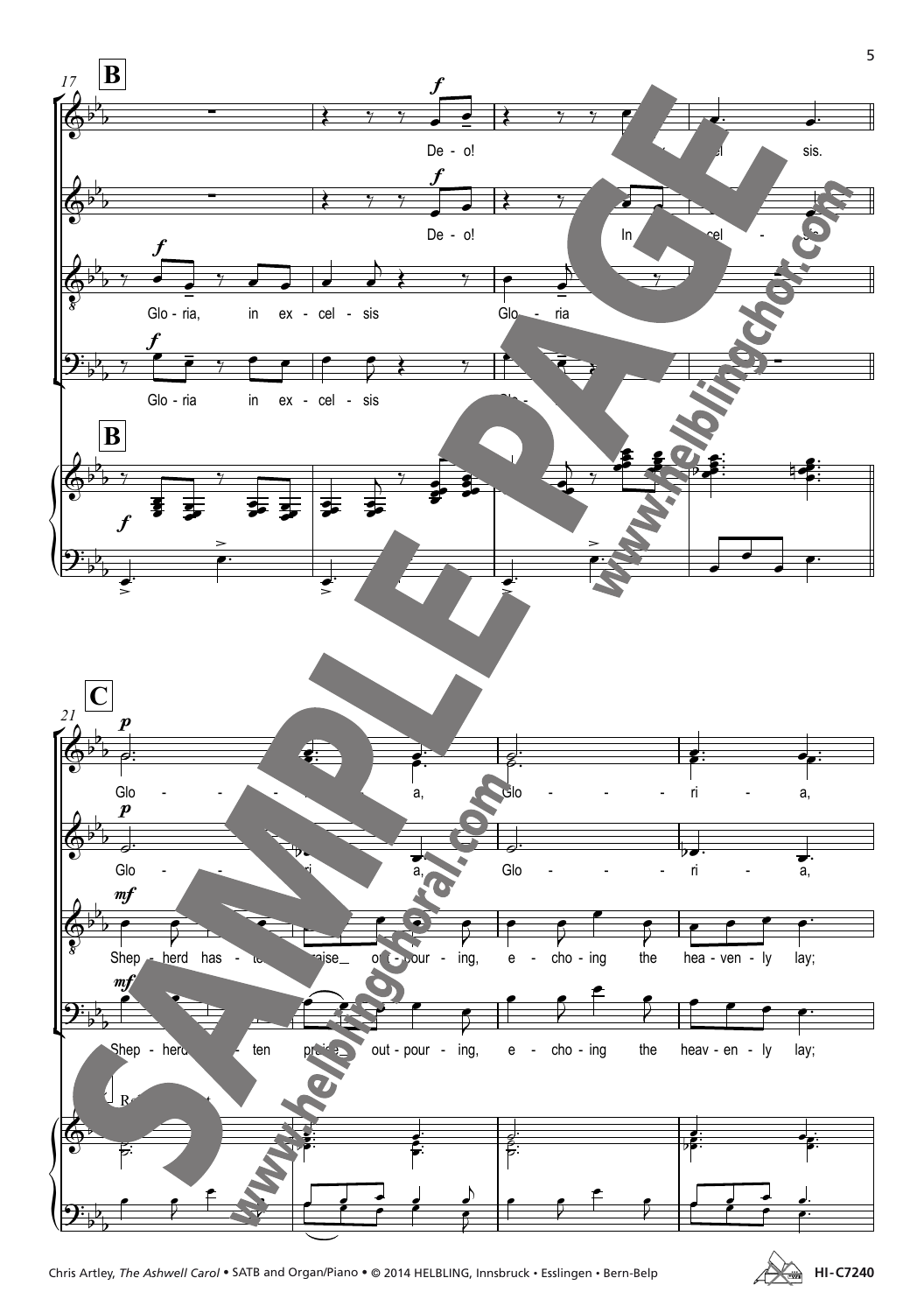

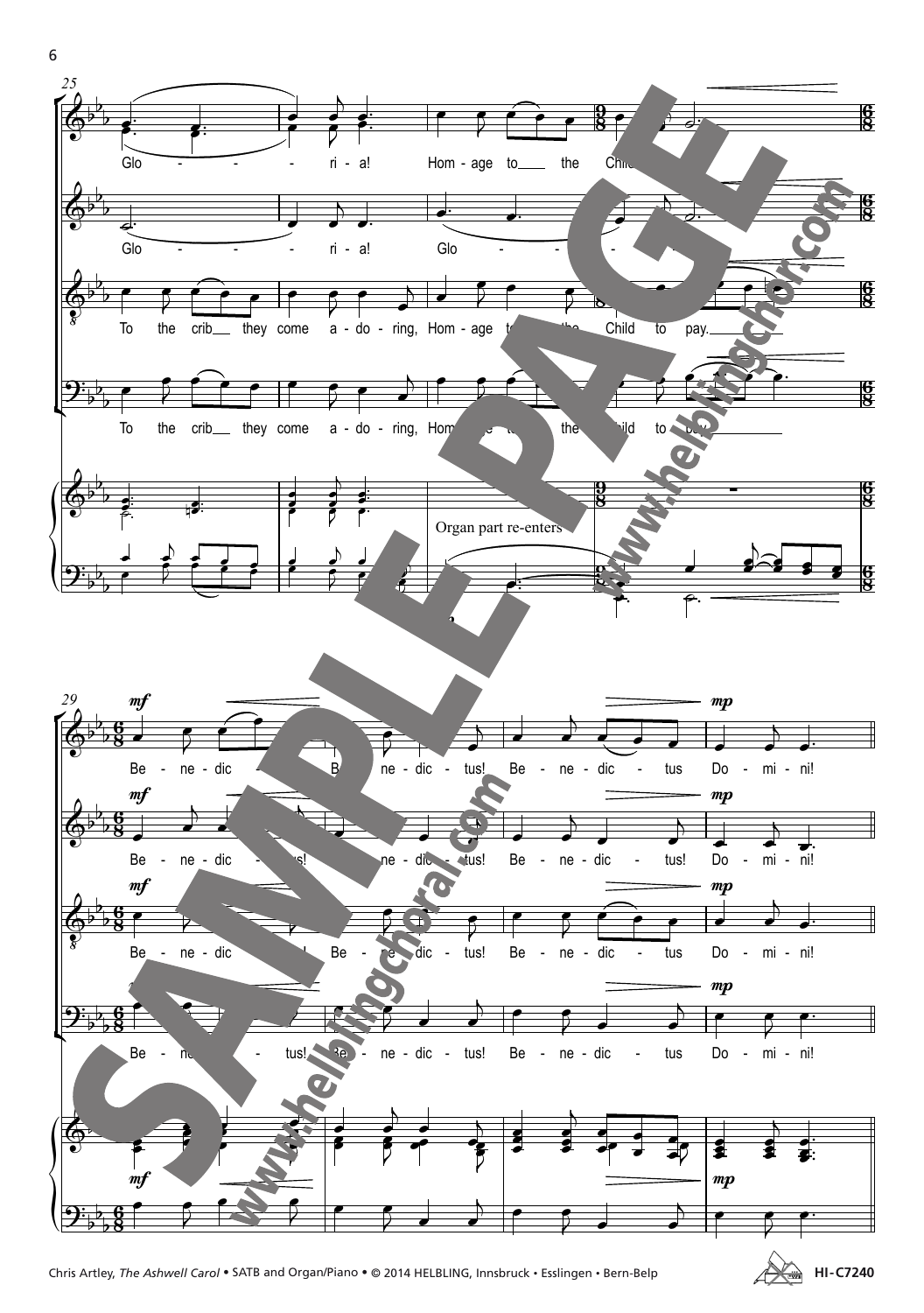

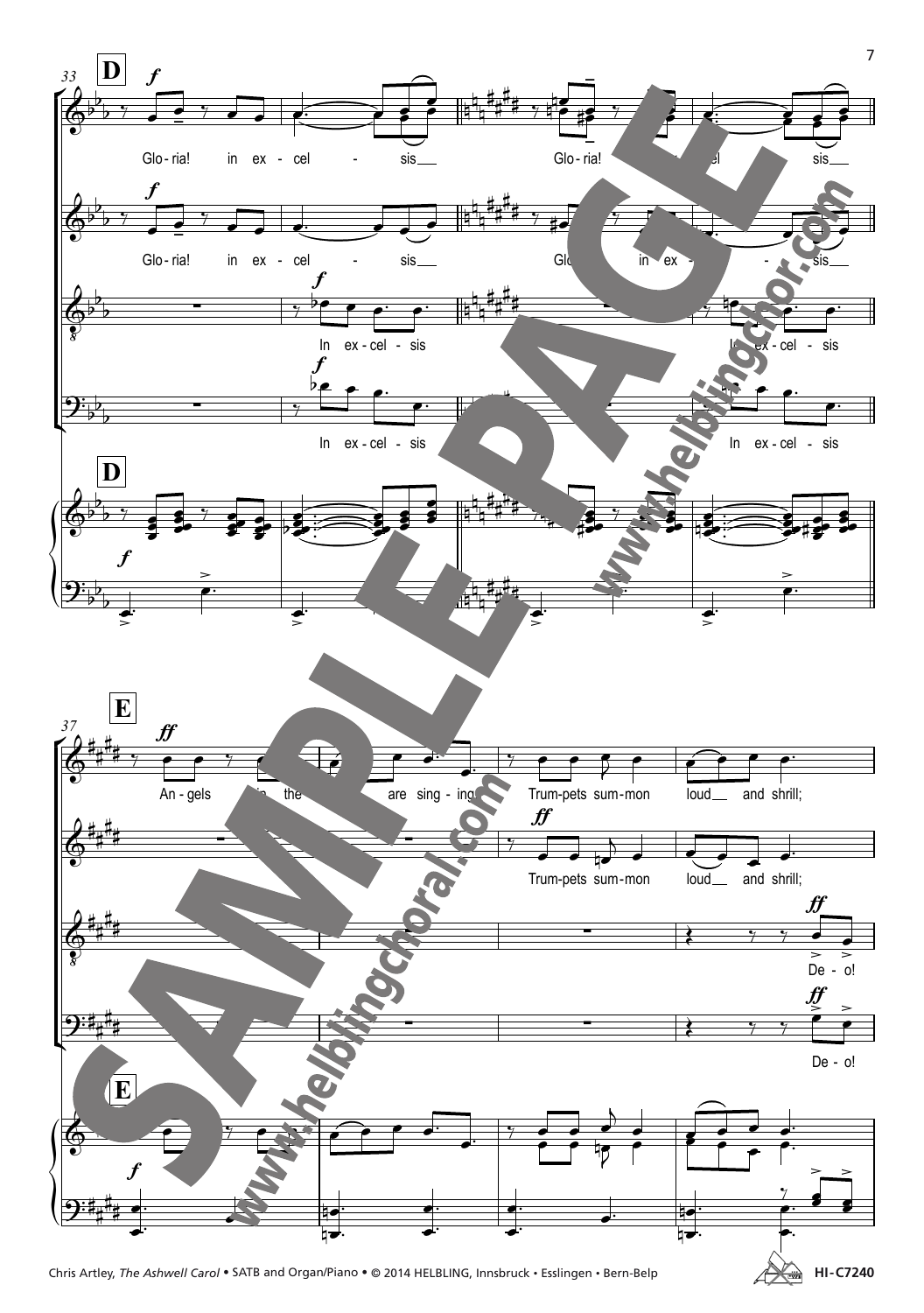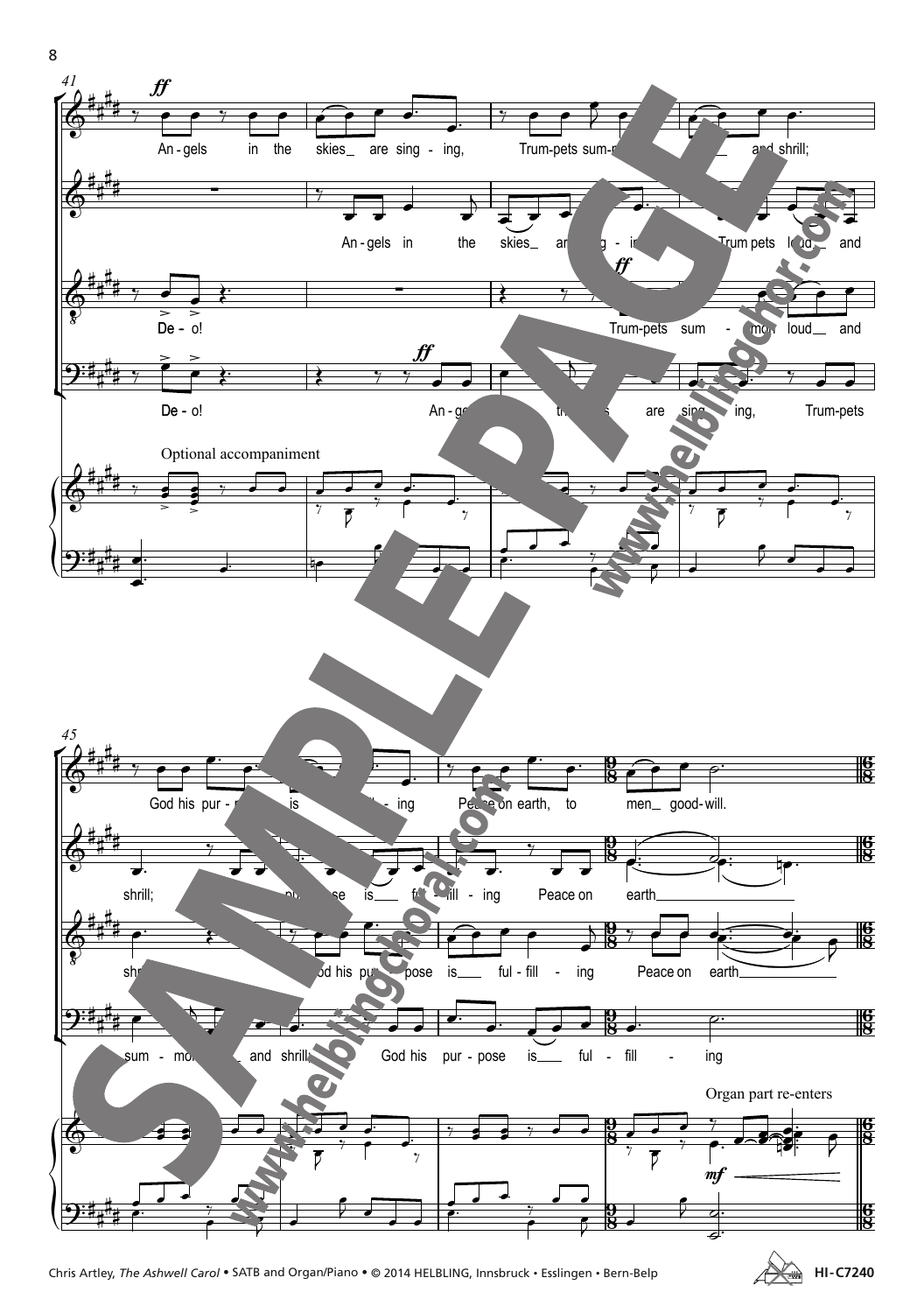

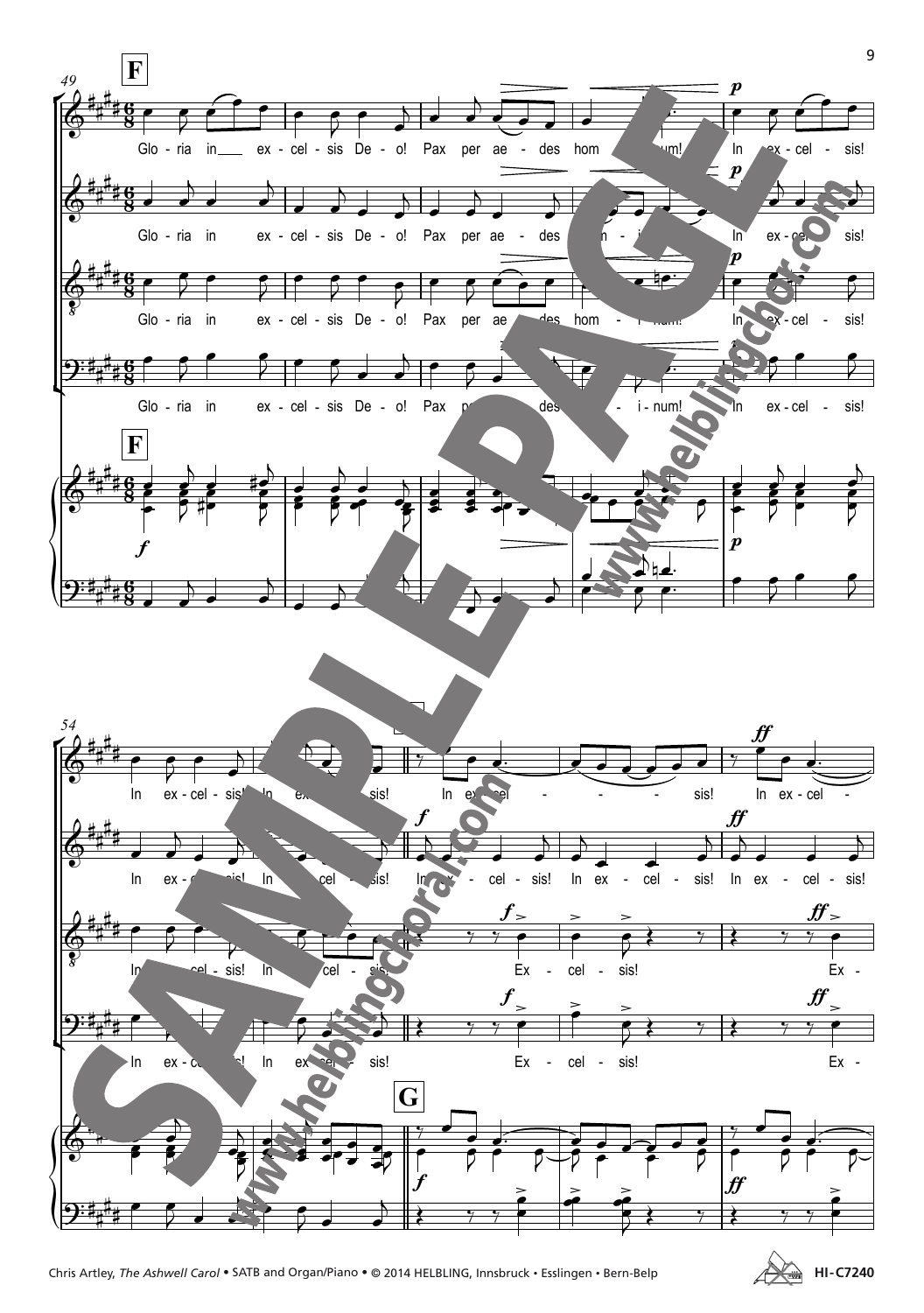

Chris Artley, *The Ashwell Carol* • SATB and Organ/Piano • © 2014 Helbling, Innsbruck • Esslingen • Bern-Belp **HI -C7240**